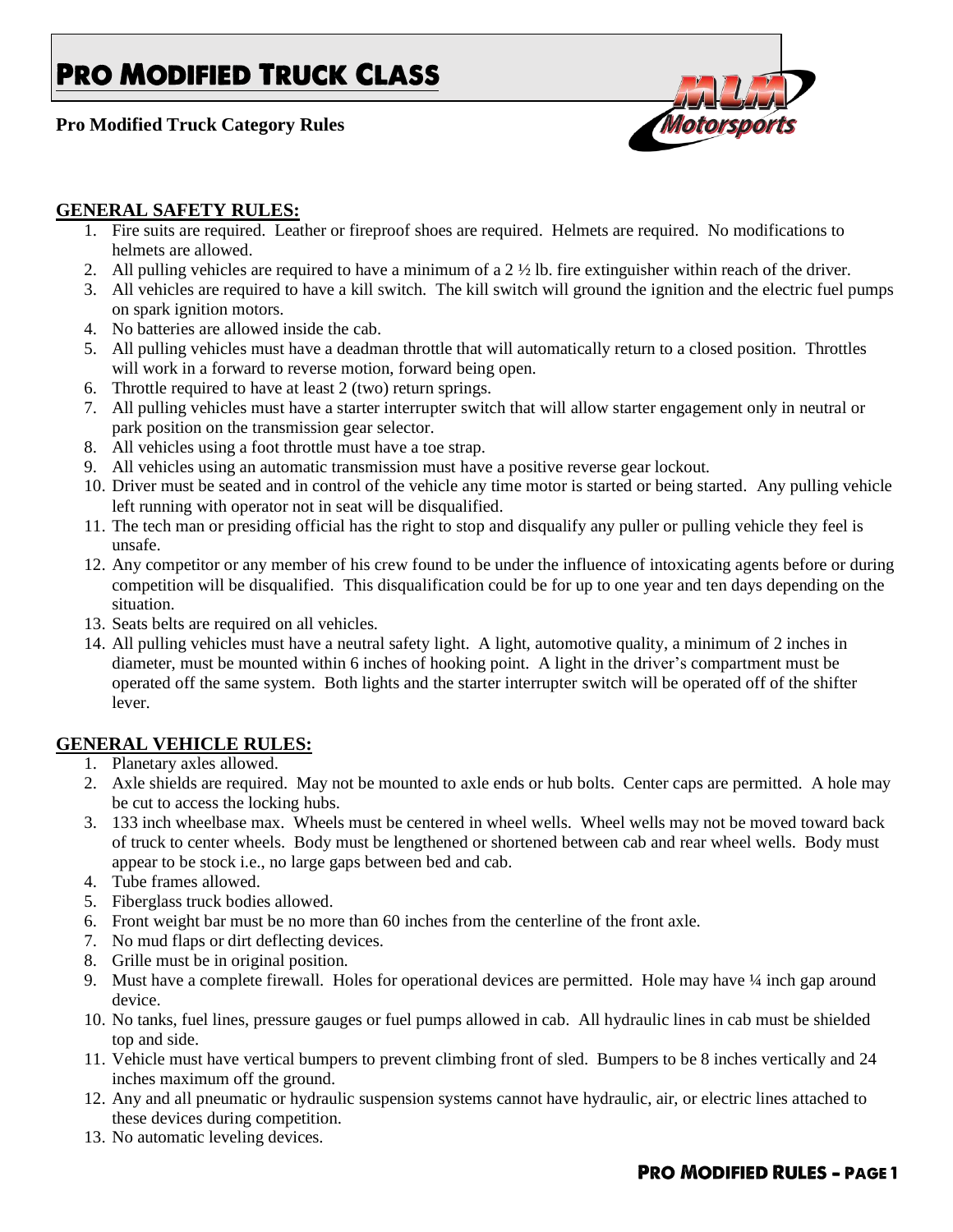- 14. Bed must have some form of a cover, covering the top and tailgate area of the bed.
- 15. Any vehicle using a lift type body must have at least one "prop rod" strong enough to support the weight of the body and its frame.
- 16. No cast iron rotating parts on engine or drivelines.
- 17. No computers allowed that automatically control any mechanical operation of the competing engine, clutch or vehicle.

## **KILL SWITCHES:**

- 1. All vehicles will be required to use kill switches.
- 2. Kill switches will be securely mounted to the back of the vehicle and have a 2 inch diameter ring, at least 1/8 inch thick to attach to the sled.
- 3. A tie wrap may be used during tech to show which vehicles have been teched.

## **FUEL:**

- 1. Alcohol and gasoline are the only accepted fuels.
- 2. No Fuel enhancing additives allowed.
- 3. Any competitor found to be using nitro or nitrous oxide will be banned from competition permanently.

#### **WEIGHT:**

- 1. No loose weight inside the vehicle will be permitted.
- 2. Weights of ten lbs. or more lost while hooked to the sled and under the green flag will result in disqualification. Any weight hitting the ground and still attached to the vehicle will also result in disqualification (internal breakage acceptable). No rubber straps allowed to hold weights in place.
- 3. Vehicle may not weigh more than the class maximum.
- 4. Vehicle must weigh no less than 100 (one hundred) lbs. less than the class maximum.

#### **BRAKES:**

- 1. All pulling vehicles must have adequate stopping power from their braking system.
- 2. All trucks will have complete working front or rear brakes. Driveline brakes may be substituted for the above.
- 3. All brakes in the driveline will be shielded  $360$  degrees with  $\frac{1}{4}$  inch aluminum or steel.

#### **SEATS:**

- 1. All vehicles must have a strong rigid seat that is securely mounted.
- 2. Tip seats will be securely fastened while pulling.

#### **ENGINE:**

- 1. Any naturally aspirated automotive type engine. Two valves per cylinder. Must accept a stock crank shaft.
- 2. Any cubic inch is permitted.
- 3. Engine must run on alcohol before during and after pull. Priming with gasoline is permitted.
- 4. All engines will have a solid deflection shield running the complete length of the block. Shield must be securely fastened. Starters, exhaust, fuel pumps, etc., need not be shielded. Shields must cover from the base of the head to within one inch of the bottom of the pan. The frame may be used as part of the shield.
- 5. Any engine driven fan must be shielded 360 degrees.
- 6. Rear of engine block can be no further forward than the centerline of the front axle.
- 7. Any ignition type is allowed.

#### **EXHAUST:**

1. Exhaust must exit the vehicle vertically within ten degrees of plumb.

## **CLUTCHES AND FLYWHEELS:**

1. All engines using a clutch flywheel assembly will run a full block saver plate. Material to be 3/8 aluminum or 3/16 steel minimum.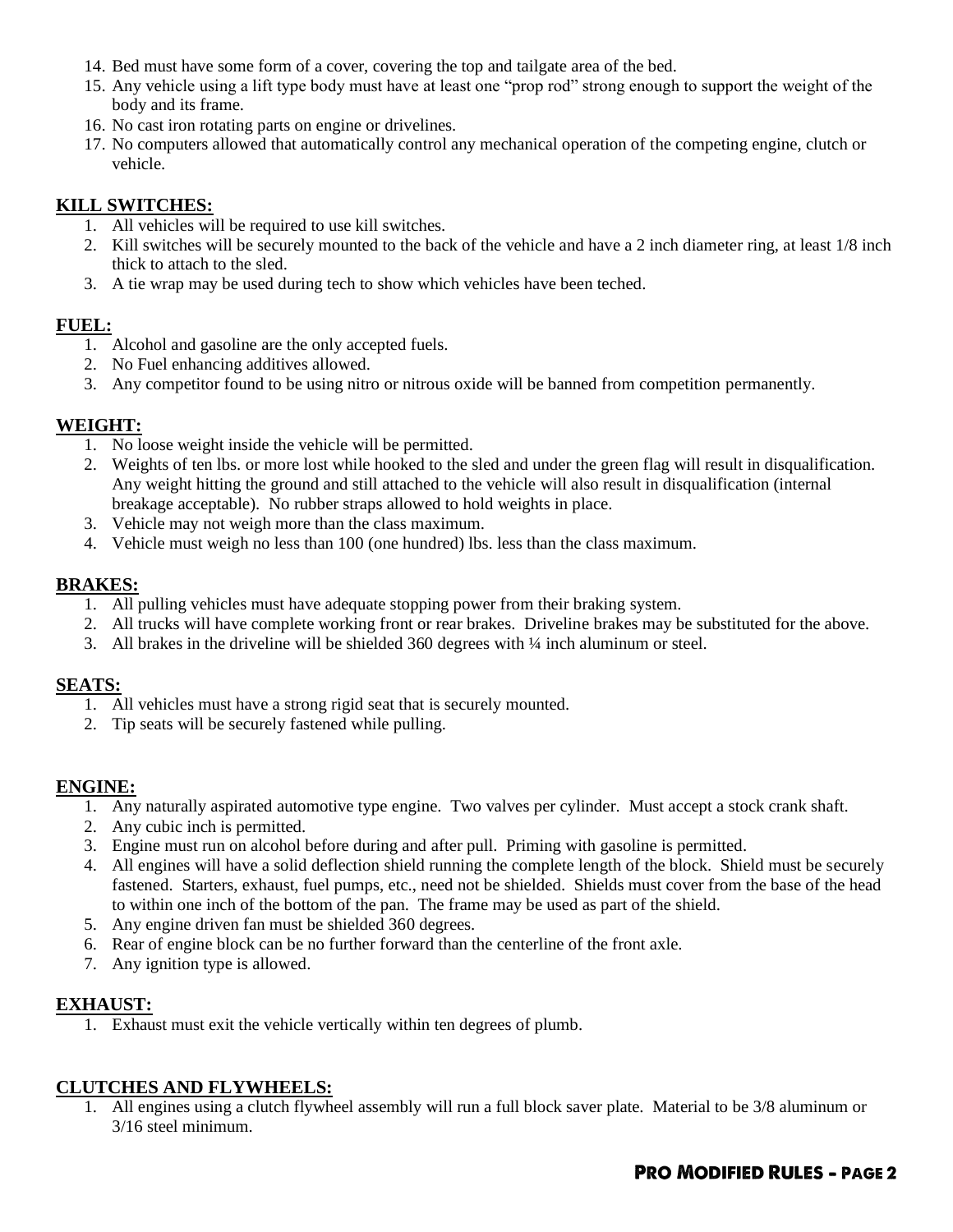- 2. Minimum of 7 (seven) grade 5 or better bolts to hold the bell housing to block saver plate, with not less than two below the engine block.
- 3. All clutch bell housings are to be 1/4 inch, one piece hydro form steel. Bell housing must be certifiable. If an explosion occurs, it must be re-certified.
- 4. One cooling hole will be allowed in the bell housing, one inch diameter maximum. Hole may not be in the explosion area of the bell housing.
- 5. No welding will be allowed in the explosion area of the bell housing.
- 6. No chemical milling will be permitted.
- 7. All inspection maintenance holes must be approved.
- 8. Crower stand adjustment slots will be accepted with proper covers.
- 9. No cast iron clutch components or flywheels will be allowed.
- 10. Clutches, flywheels and related components must be mounted to engine.
- 11. There will be 5 (five) 3/8 inch bolts or 4 (four) ½ inch bolts to secure bell housing to the transmission.
- 12. All clutch parts are subject to inspection at any time.

# **AUTOMATIC TRANSMISSIONS:**

- 1. The use of torque converters, automatic shifts, etc., will be permitted.
- 2. All vehicles using an automatic transmission must have an approved high performance flex plate. No cast iron accepted.
- 3. All automatic transmissions must have an approved full length safety blanket.
- 4. All vehicles using an automatic transmission will use a positive reverse gear lockout.

# **DRIVELINES:**

- 1. Trucks will have 3 (three) loops on rear drive shaft, and 2 (two) loops on front drive shaft, evenly spaced on driveline. ¼ inch aluminum or steel material, 2 (two) inches away from shaft maximum.
- 2. Loops must be round.
- 3. U Joints must be shielded 360 degrees with ¼ inch aluminum or steel. Shield must be at least 1 inch past the u joint assembly.
- 4. Input or output shafts may not extend more than 4 (four) inches past a bearing.
- 5. All intermediate shafts between the transmission and transfer case will be totally enclosed in ¼ inch aluminum or steel.

## **HITCHES:**

- 1. No cam hitches or cam rear-ends allowed. Hitch must be rigid in all directions. Hitch length and height cannot change during the pull. The hitch hold down mechanism on all hitches will be of sufficient strength equal to the bottom hitch supports.
- 2. Safety hitch is required. Safety hitch must be as strong as the main hitch and mounted 12 inches below main hitch.
- 3. All hitch openings will be 3 (three) inches diameter round with no obstructions.
- 4. Point of hook to centerline of rear axle shall be no less than 36% of vehicle wheelbase.
- 5. If bed is too long it may be cut to accommodate 36% hitch. Hitch must be unobstructed for hook up.
- 6. Hitch height maximum is 26" before during and after the pull.
- 7. Hitch must be rigid in all directions and solidly mounted to the vehicle.
- 8. Pulling point can be no more than 1 ½ inches from back edge of hitching device.
- 9. No clevis, chain or cable allowed in hitching device.
- 10. Hitch to be steel and not less than ¾ of an inch thick and not more than 1 ¼ inches thick.

#### **TIRES:**

- 1. Maximum tire size to be 112-inch circumference when mounted on a 20 inch wide rim and inflated to 30 psi, with original bar not to exceed 18 inches in tread width before cutting.
- 2. The outside edge of the tire on the narrow axle must overlap the centerline of the tire on the wide axel by at least one inch.

# **PROCEDURES:**